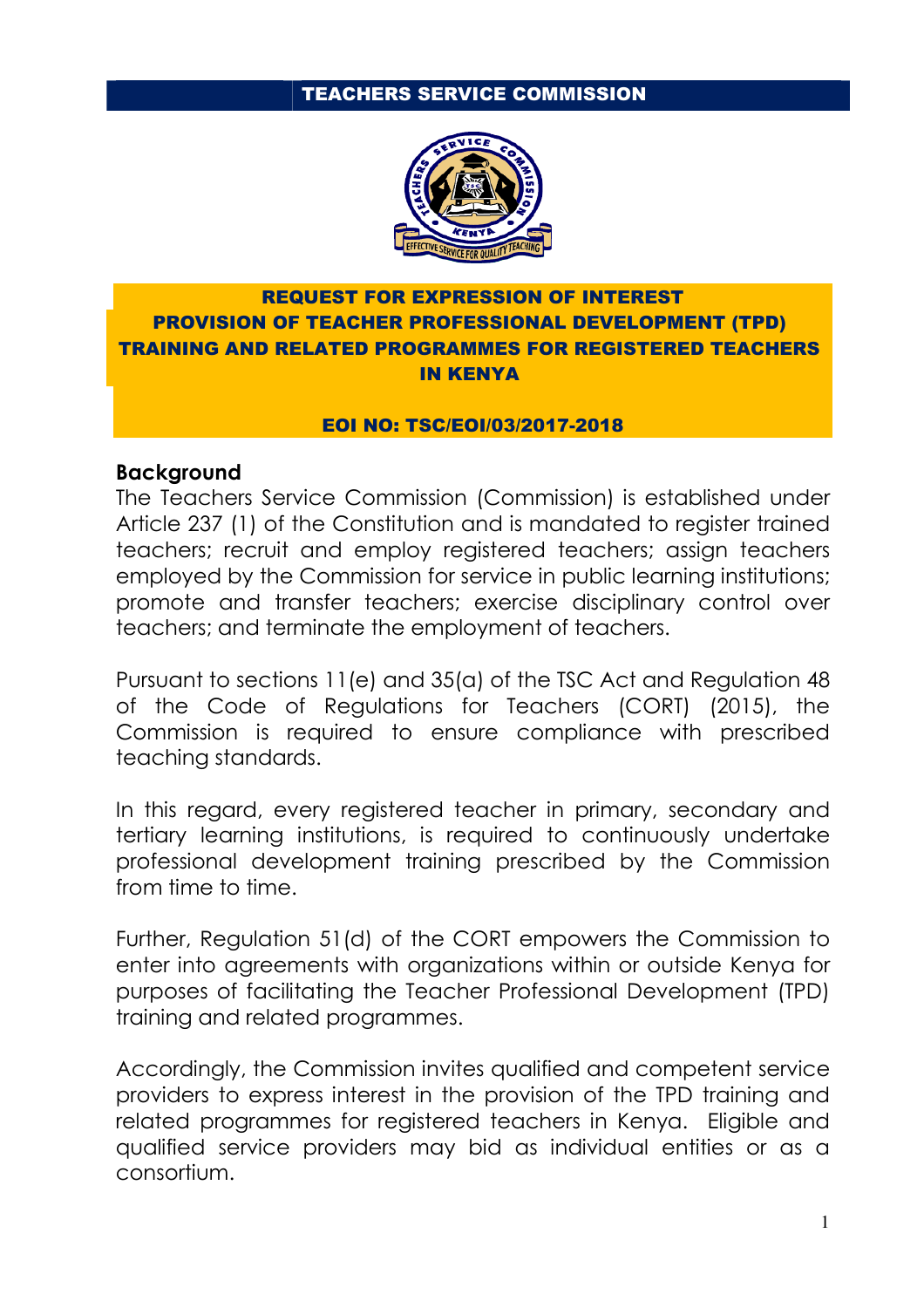## **OBJECTIVES**

The overall objective of the TPD programme is to continuously develop and improve teachers' skills, competencies and knowledge in line with the 21st century core competencies aimed at enhancing provision of quality education.

## **Specific Objectives**

The service provider will be expected to-

- i. develop training modules in specific competency areas in line with the teaching standards prescribed by the Commission as well as other directions it may give from time to time;
- ii. facilitate the implementation of the TPD training and related programmes with a view to enhance the competencies of teachers and institutional managers;
- iii. assess and evaluate trainees who have undergone the TPD programme; and
- iv. issue stage completion certificates to trainees upon successful completion of the appropriate TPD programme.

### **SCOPE**

The TPD programme targets to benefit all registered teachers in public and private primary, secondary and tertiary institutions in Kenya. The delivery of the TPD will be a Modular Approach mainly using Technology and will address Pedagogy and Content Knowledge (PACK) among other aspects/components in line with the approved Curriculum.

# **EXPECTED OUTPUT/DELIVERABLES**

The Commission expects the service provider to-

- i. plan and organize venues for delivery of the TPD training and related programmes;
- ii. undertake training of teachers and institutional administrators on TPD modules through online and face to face interaction at centres/ venues approved or designed by the Commission;
- iii. assess and evaluate teachers and institutional administrators on the TPD modules;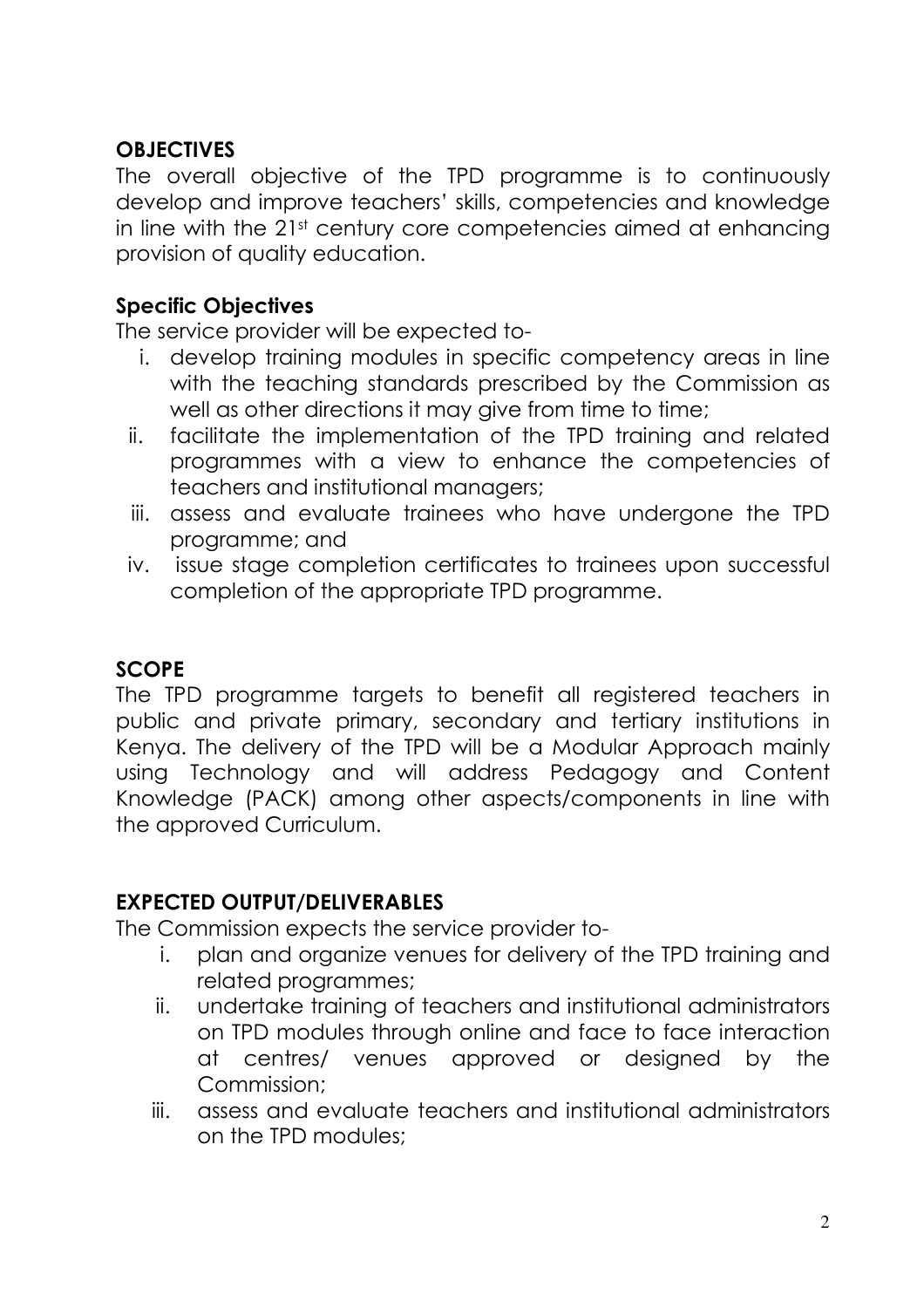- iv. issue completion certificates to trainees who have successfully undertaken the appropriate TPD programme;
- v. provide the Commission with feedback in form of online data on teachers' enrollment, teachers trained and their performance; and
- vi. upon request, undertake and advise the Commission on the impact of the TPD training program
- vii. me on the teaching standards and propose appropriate strategies to realise maximum impact.

# **ELIGIBILITY/ SHORTLISTING CRITERIA**

Interested service providers are required to provide information demonstrating possession of the requisite qualifications, capacity and relevant experience to undertake the assignment. Specifically, Service Providers are required to-

- i. demonstrate capacity to facilitate provision of the TPD training programme to all teachers at the sub-county level;
- ii. have a minimum of five (5) years' experience in conducting similar assignments or experience in developing and implementing school based teacher professional development training;
- iii. provide evidence of financial ability in undertaking the assignment (attach copies of Audited financial statements for 2014, 2015 and 2016);
- iv. demonstrate through a formal proposal, in depth understanding of the scope of work, proposed work plan indicating timelines against each deliverable;
- v. provide comprehensive information profile on the organization including its governance structure;
- vi. submit original and copy of the Expression of Interest (EOI) documents;
- vii. valid copy of Personal Identification Number (PIN) or compliance certificates in case of corporate entities;
- viii. valid Tax Compliance Certificate from the Kenya Revenue Authority; and
- ix. copy of Certificate of Registration/Incorporation;

### **NB: Attach relevant documentation as evidence where applicable.**

Further information may be obtained from the Procurement Office, 2<sup>nd</sup> Floor, Podium Wing, TSC House, Upper hill, Kilimanjaro Road between 8.00 am to 5.00 p.m on weekdays.